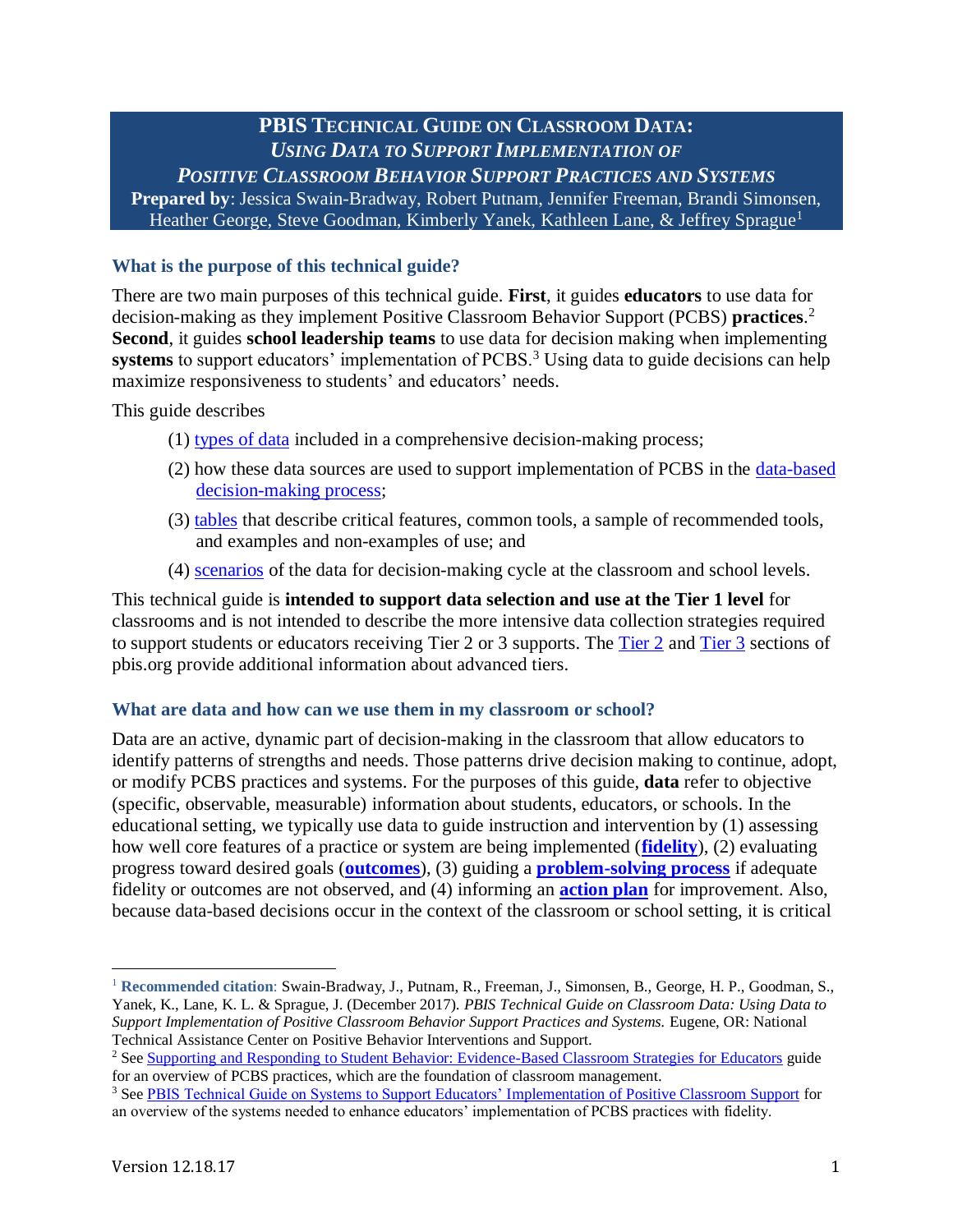to consider local norms and values in selecting and measuring strategies and ensure selected strategies support all individuals (**[equity](#page-7-0)**).

## **What needs to be in place before we can effectively use data to guide PCBS implementation?**

Educators and school teams should have received **training in PCBS [practices](https://www.osepideasthatwork.org/sites/default/files/ClassroomPBIS_508.pdf) and [systems](http://www.pbis.org/Common/Cms/files/pbisresources/PBIS%20Technical%20Brief%20on%20Systems%20to%20Support%20Teachers%20Implementation%20of%20Positive%20Classroom%20Behavior%20Support.pdf)** before they can examine the effectiveness of these practices and systems at the classroom and school levels, respectively. Although individual educators can adopt PCBS practices and data use, the impact of PCBS practices will be greater if the practices are implemented within a **school-wide multi-tiered system of support (MTSS) framework**, like positive behavioral interventions and supports (PBIS). In addition, to support educators' implementation, school teams should invest in systems of support for educators. **[Systems](https://www.pbis.org/school/pbis-in-the-classroom/systems-to-support)** refer to the structures and supports district and school leadership teams provide to enhance educators' implementation of PCBS practices with fidelity and have the following features:

- *School-wide positive behavioral support practices* (e.g., teaching expectations, acknowledging, and responding to behavior) are implemented with *fidelity*.
- Policies and operating procedures exist for *recruiting and hiring* staff with knowledge, skill, and experience implementing evidence-based practices within a MTSS framework.
- Clearly defined *policies and procedures* communicate *expectations* that (a) educators *implement evidence-based PCBS* practices (e.g., teaching expectations, acknowledging and responding to behavior) in their classrooms to support *all* learners and (b) practices are *linked* to school-wide MTSS framework.
- Ongoing *professional development* opportunities that directly support (training, coaching, performance feedback) educators implementing PCBS.
- School *investment in evidence-based curriculum* including effective data-driven instructional strategies, matched to students' needs, to support academic instruction.
- Investment in *district-wide data systems* that provide building and classroom personnel with the information needed for effective decision-making.
- Administrators and staff demonstrate ability and *willingness to collect and use classroom data* for decision-making.
- Specific school-wide strategies are in place *to promote a positive and reinforcing work environment* for staff, including clear expectations for performance, professional development supports, and a school-wide staff recognition system.
- A *formal process exists for requesting assistance* to support PCBS implementation.
- Policies and operating procedures for *annual evaluation* of personnel address their effectiveness at implementation of PCBS.

## **How should I approach selecting and organizing data for use?**

Data used for decision making should be **valid** (properly represent the behavior/skill of interest), **accurate** (measure true level of behavior/skill), and **reliable** (consistent across raters and time), and **efficient** to gather. Educators and teams often balance the need for precision with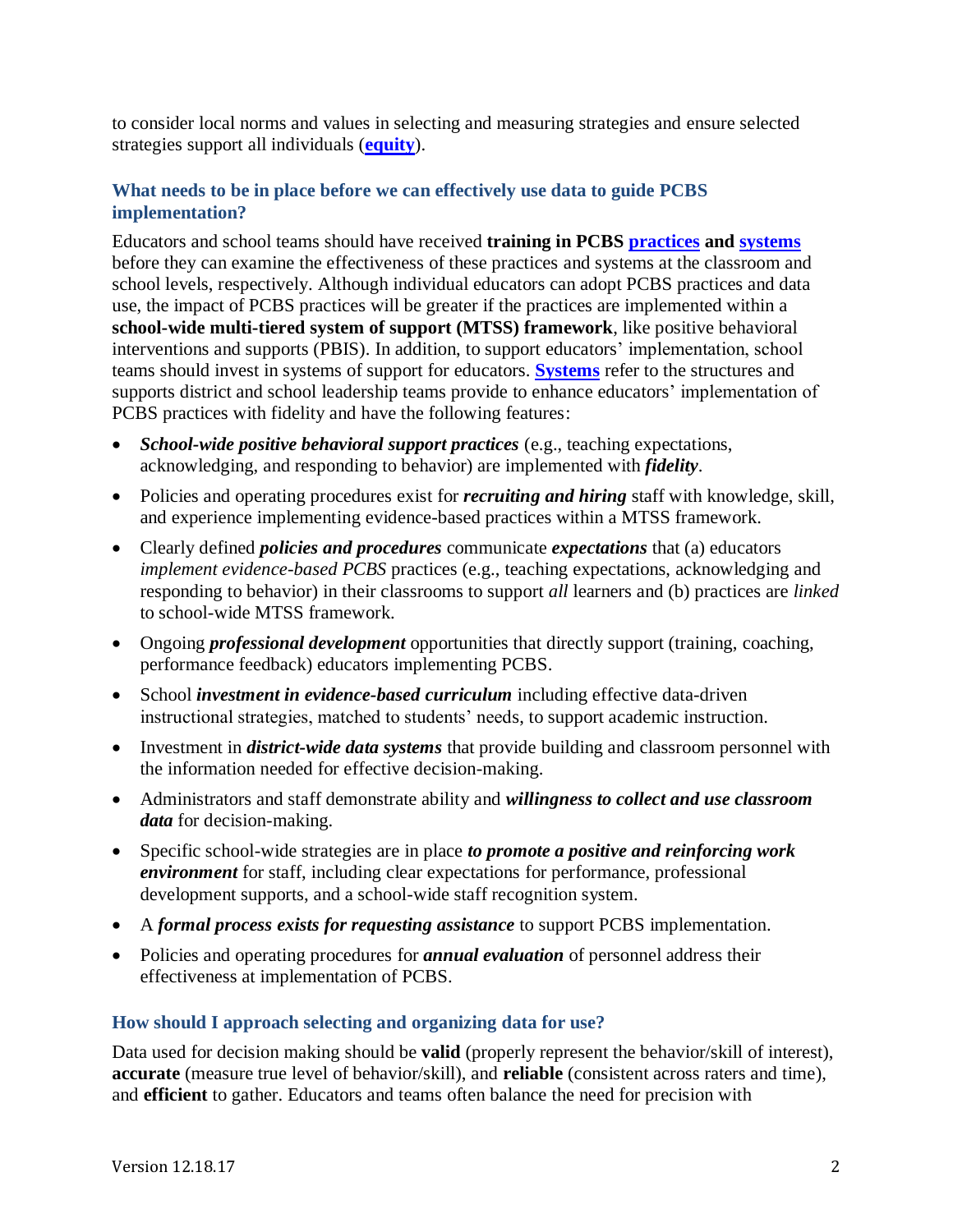practicality, and ensure that data are collected in a practical manner. In addition, educators and teams should ensure their selection and use of data is **socially valid**. Social validity refers to the acceptability and practicality of selected outcomes, data tools, practices, and systems from the multiple perspectives (educators, administrators, students, families). In other words, social validity asks educators and teams to consider the overall "worth" of an approach (e.g., data source or tool) relative to the importance of the results.<sup>4</sup>

By selecting and collecting valid, accurate, reliable, efficient, and socially valid data, educators and teams will be able to use their data to identify the "who, what, where, when, and why" of a given problem, or area for improvement. As the intensity of the behavior or intervention increases, the level of data needed to support decision making will also increase. For more detailed information on using data to **precisely define a problem**, including a video overview, review the [Team Implemented Problem Solving \(TIPS\)](https://www.pbis.org/training/tips) process.

Finally, educators and teams will need to consider how data are summarized and presented to facilitate interpretation and decision making. **Graphing** is an easy and effective way to summarize data. See graphing examples in the [School-Wide Information System \(SWIS\) Suite.](https://www.pbisapps.org/Applications/Pages/SWIS-Suite.aspx) Simple line graphs are useful for displaying data across time and facilitate interpretations of trends and patterns of behavior. Bar or pie graphs are best used for comparing percentages of behaviors or settings that fall into categories.

#### **How can using data help me prevent problems?**

Although data can be used for problem-solving after a problem has been identified, educators can and should use data to help prevent problems. Highly effective and carefully implemented Tier 1 PCBS practices promote appropriate student behavior and make escalation of inappropriate behaviors less likely. Similarly, providing proactive and positive professional development supports sets educators up for success and makes it less likely for educators to experience classroom management challenges. Using data to monitor Tier 1 practices and systems and ensure they are adequately implemented allows school teams to (a) identify who is not responding to Tier 1supports and (b) provide targeted or intensive support to students and educators to prevent the escalation of problem behaviors or implementation challenges.

#### **Types of Data Used to Support Implementation of PCBS Practices and Systems**

*To assist educators in effectively collecting and using data to support decision-making, consider selecting one or more indicators of the following types of data.*

#### **Fidelity**

 $\overline{a}$ 

Fidelity of implementation (also known as treatment integrity) refers to the extent to which an intervention is being implemented as intended. <sup>5</sup> Fidelity data should answer the question, "are we doing what we said we would do," and be easy and efficient to collect and use. Assessing fidelity is helpful to (a) ensure that core features are implemented as intended, (b) guide the cultural adaptation of effective features so they are more likely to be used in a wider range of

<sup>4</sup> (Carr et al., 2002; Wolf, 1978)

<sup>5</sup> (Gresham, 1989; Gresham, Gansle, Noell, Cohen, & Rosenblum, 1993; O'Donnell, 2008; Yeaton & Sechrest, 1981).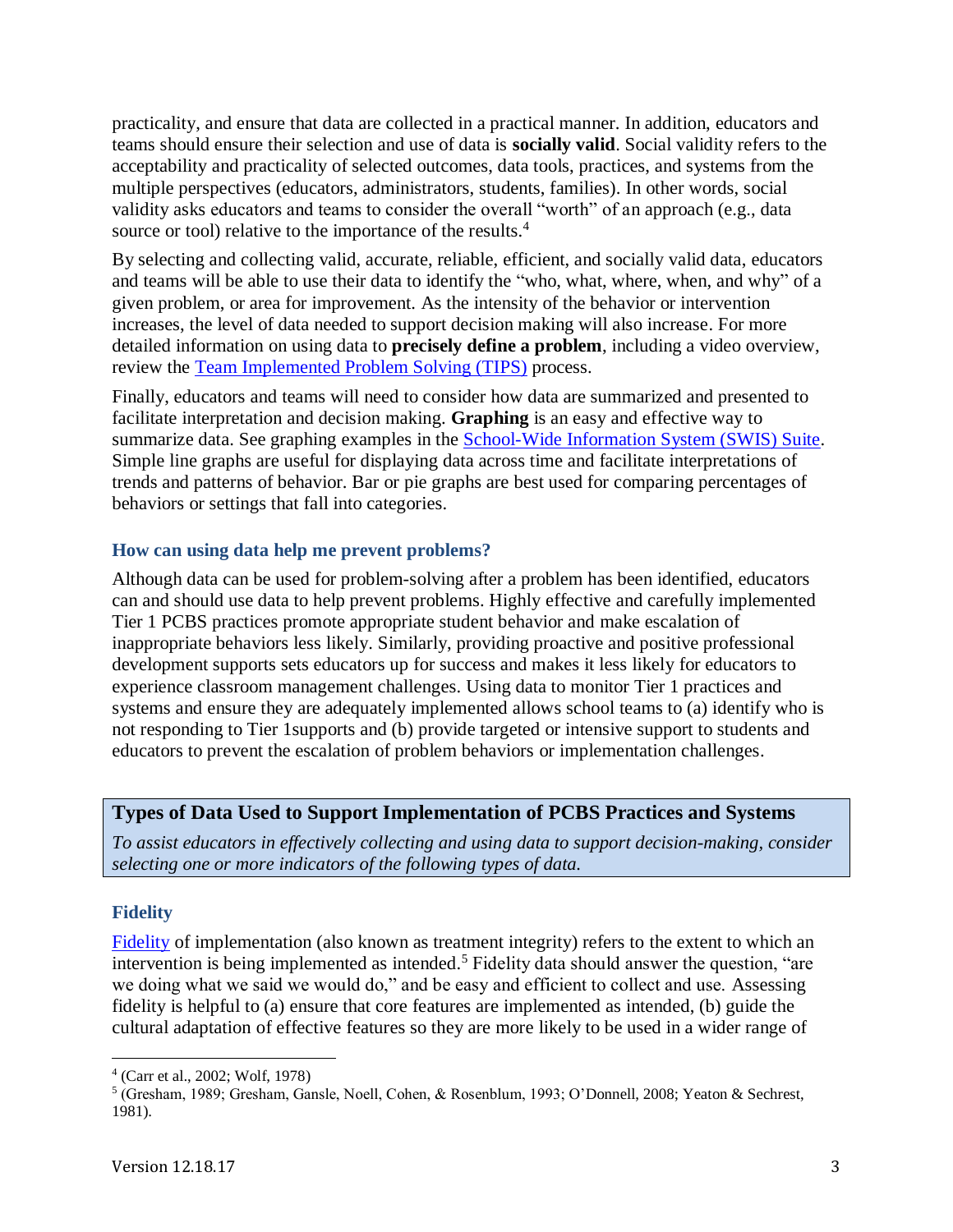contexts, and (c) sustain the use of effective features over time as school personnel experience transitions and add other practices. Research consistently demonstrates implementation fidelity promotes intervention outcomes.<sup>6</sup>

## **Outcome**

[Outcome](#page-7-0) data demonstrate whether the practice and system features support the progress of all individuals. These data can be used for **screening**, **progress monitoring** (**formative**), and **summative** evaluation. Typical outcomes of educators' implementation of PCBS practices include improved student behavior (e.g., increased prosocial behavior, on-task or academically engaged behavior, and attendance; decreased office referrals) and increased academic outcomes.<sup>7</sup> School leadership teams often also assess the outcomes of professional development by assessing change in educator behavior, for example, the extent to which educators in a school implement key classroom practices with fidelity, overall school-wide summaries of educators' implementation, educator attendance, and educator retention.<sup>8</sup>

## **Equity**

To promote [equity](#page-7-0) and prevent disproportionality in PCBS practices, examine data to ensure:

- (1) **Equitable** *access* **to practices and systems.** For example, are all students receiving specific praise? Are all students receiving the number of opportunities to respond necessary for learning to mastery? Are all educators willing and able to ask for support?
- (2) **Equitable** *outcomes* **for** *all* **sub-groups of students and staff.** For example, do we have relatively similar results in reading, math, office referrals, suspensions, etc. for all subgroups of students? Are all staff accessing and responding to differentiated PD?

To increase the likelihood of equitable student access and outcomes, develop a process for (a) [selecting empirically-supported practices t](http://www.pbis.org/Common/Cms/files/pbisresources/Engaging%20Instruction%20to%20Increase%20Equity%20in%20Education.pdf)hat have demonstrated efficacy with diverse populations; (b) collecting data on the use of practices across all sub-groups within the classrooms and schools, (c) recruiting feedback from a variety of stakeholders (e.g., students, families, educators, support staff) when implementing and evaluating practices (*Stakeholder Input and Satisfaction Survey – Students and Family available soon at [www.PBISApps.org](http://www.pbisapps.org/)*); and (d) [examining disaggregated data t](http://www.pbis.org/Common/Cms/files/pbisresources/PBIS_Disproportionality_Data_Guidebook.pdf)o determine if the effects are equitable across sub-groups. [The PBIS Disproportionality Data Guidebook](https://www.pbis.org/Common/Cms/files/pbisresources/PBIS_Disproportionality_Data_Guidebook.pdf) provides guidelines for disaggregating discipline data. Disaggregating data by subgroups allows educators and teams to and implement, adopt, or modify PCBS to maximize student outcomes for all.

 $\overline{a}$ 

<sup>6</sup> (e.g., Benner, Beaudoin, Chen, Davis, & Realston, 2010; Flannery, Fenning, Kato, & McIntosh, 2014; McGraw, Sellers, Stone, & Bebchuk, 1996; O'Donnell, 2008; Simonsen et al., 2012)

<sup>7</sup> (Simonsen et al., 2008)

<sup>8</sup> (Authors, 2016; Simonsen et al., 2014)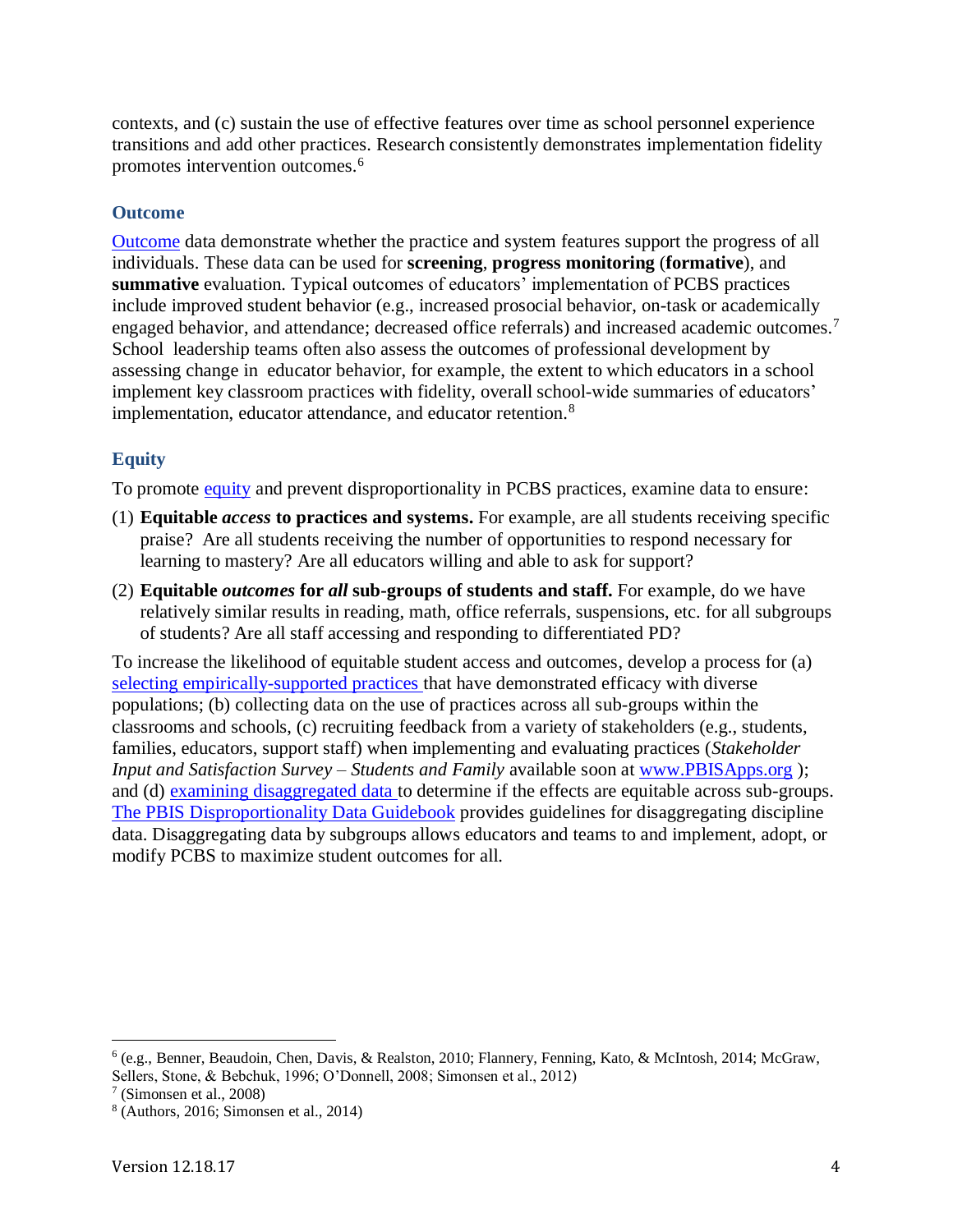# **Data-Based Decision-Making Process to Support Implementation of PCBS Practices and Systems**

<span id="page-4-0"></span>*To assist educators and school teams in effectively using data to support decision-making, we propose a general process (see Figure below) that can be applied at the classroom, school, or district level. Data-based decision-making is a cycle that can be used for prevention and may be entered at any "step," to develop a complete, measurable action plan.* 

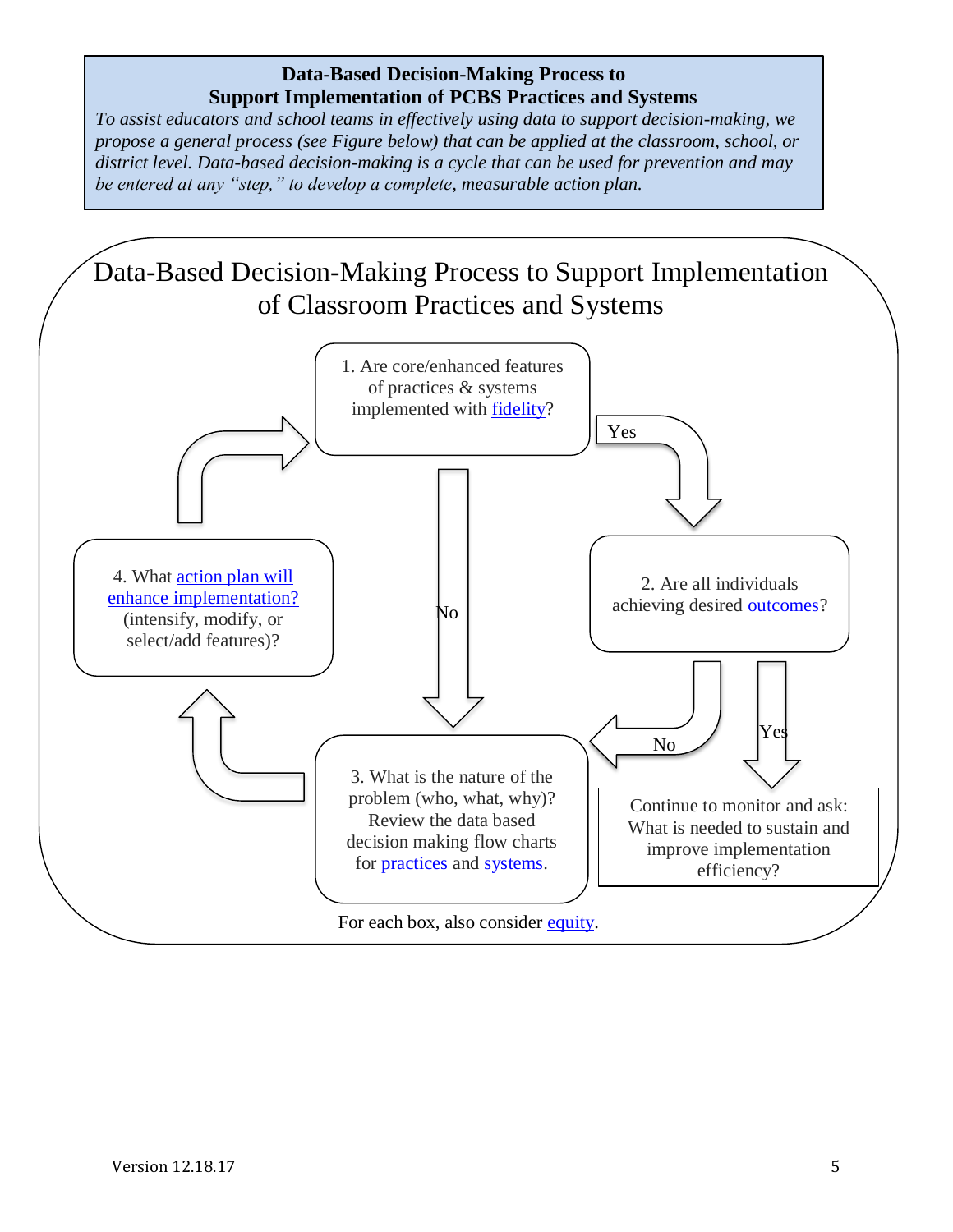<span id="page-5-1"></span><span id="page-5-0"></span>

| TABLE 1.                  |                                                       |                                         |                                  |                               |  |  |  |
|---------------------------|-------------------------------------------------------|-----------------------------------------|----------------------------------|-------------------------------|--|--|--|
| <b>ASSESSING FIDELITY</b> |                                                       |                                         |                                  |                               |  |  |  |
|                           | <b>Critical Features</b>                              | <b>Types of Tools and Resources</b>     | <b>Examples of Use</b>           | <b>Non-Examples of Use</b>    |  |  |  |
|                           |                                                       | for Data Collection                     |                                  |                               |  |  |  |
|                           | What are the critical features of                     | What are ways I can collect             | How should I collect and use     | How should I NOT collect and  |  |  |  |
|                           | measuring fidelity?                                   | social validity data?                   | fidelity data?                   | use fidelity data?            |  |  |  |
| $\bullet$                 | Measure the extent to which                           | <b>Self-Assessment and/or Direct</b>    | Measure fidelity of              | Measuring implementation      |  |  |  |
|                           | each core feature of a                                | <b>Observation Checklists</b>           | implementation regularly (e.g.,  | fidelity will not tell you:   |  |  |  |
|                           | practice or system is                                 | <b>Classroom Management Self-</b>       | after a new practice is taught,  | • How a practice is impacting |  |  |  |
|                           | implemented                                           | <b>Assessment-Revised</b>               | beginning, middle, and end of    | student outcomes.             |  |  |  |
|                           |                                                       | • MO SW-PBS Educator Self-              | school year)                     | • Family and/or student       |  |  |  |
| $\bullet$                 | Measure implementation in                             | <b>Assessment of the Effective</b>      |                                  | perception of implementation  |  |  |  |
|                           | the natural context                                   | <b>Classroom Practices (2016)</b>       | Use fidelity data to:            |                               |  |  |  |
|                           |                                                       | · Midwest PBIS Network Self-            | • Identify areas of strength and |                               |  |  |  |
| $\bullet$                 | Multiple perspectives (e.g.,                          | <b>Assessment Snapshots for</b>         | weakness in implementation       |                               |  |  |  |
|                           | team, coach, administrator,                           | <b>Classroom Practices</b>              | • Plan professional development  |                               |  |  |  |
|                           | educator, students) are used                          | • PCBS Self-Assessment                  | and coaching supports            |                               |  |  |  |
|                           | to inform measurement                                 | <b>Specific tools for measuring</b>     |                                  |                               |  |  |  |
|                           |                                                       | discrete PCBS skills or                 |                                  |                               |  |  |  |
| $\bullet$                 | Note, educators' fidelity of                          | strategies                              |                                  |                               |  |  |  |
|                           | PCBS implementation may<br>be considered an "outcome" | • Self-management training              |                                  |                               |  |  |  |
|                           | of the school-wide team's                             | scripts and tools                       |                                  |                               |  |  |  |
|                           | implementation of systems                             | • Direct Observation data-              |                                  |                               |  |  |  |
|                           | to support educators'                                 | collection applications (e.g.,<br>SCOA) |                                  |                               |  |  |  |
|                           | implementation of PCBS                                | School-wide fidelity tools with         |                                  |                               |  |  |  |
|                           |                                                       | observations protocols                  |                                  |                               |  |  |  |
|                           |                                                       | √ School-wide Evaluation Tool           |                                  |                               |  |  |  |
|                           |                                                       | (SET)                                   |                                  |                               |  |  |  |
|                           |                                                       | Tiered Fidelity Inventory               |                                  |                               |  |  |  |
|                           |                                                       | (TFI)                                   |                                  |                               |  |  |  |
|                           |                                                       |                                         |                                  |                               |  |  |  |

Note: Items marked with a check (✓) have undergone validation and have established psychometric properties. Other tools are widely used, but their psychometric properties have not been established.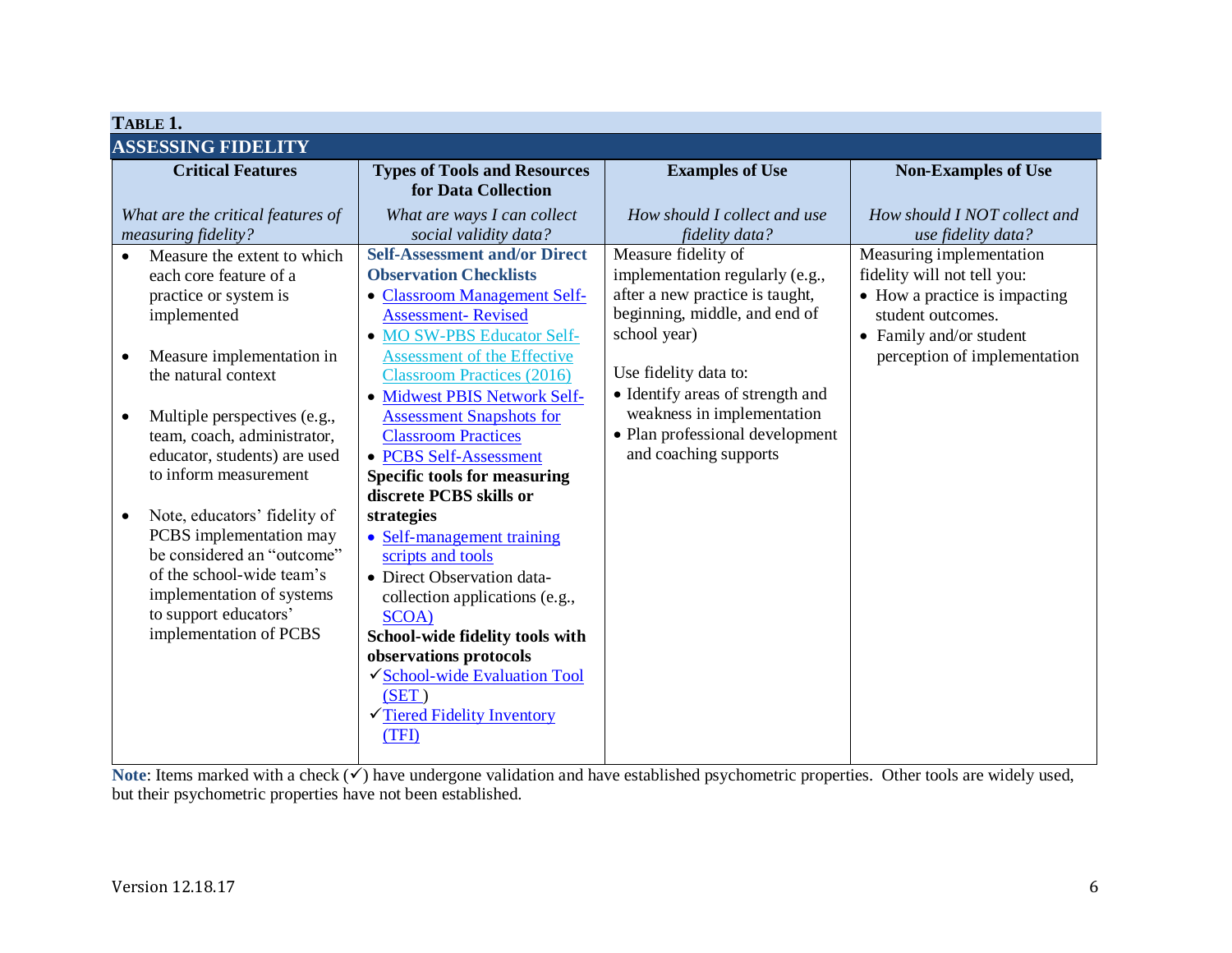<span id="page-6-1"></span><span id="page-6-0"></span>

Note: Items marked with a check (√) have undergone validation and have established psychometric properties. Other tools are widely used, but their psychometric properties have not been established.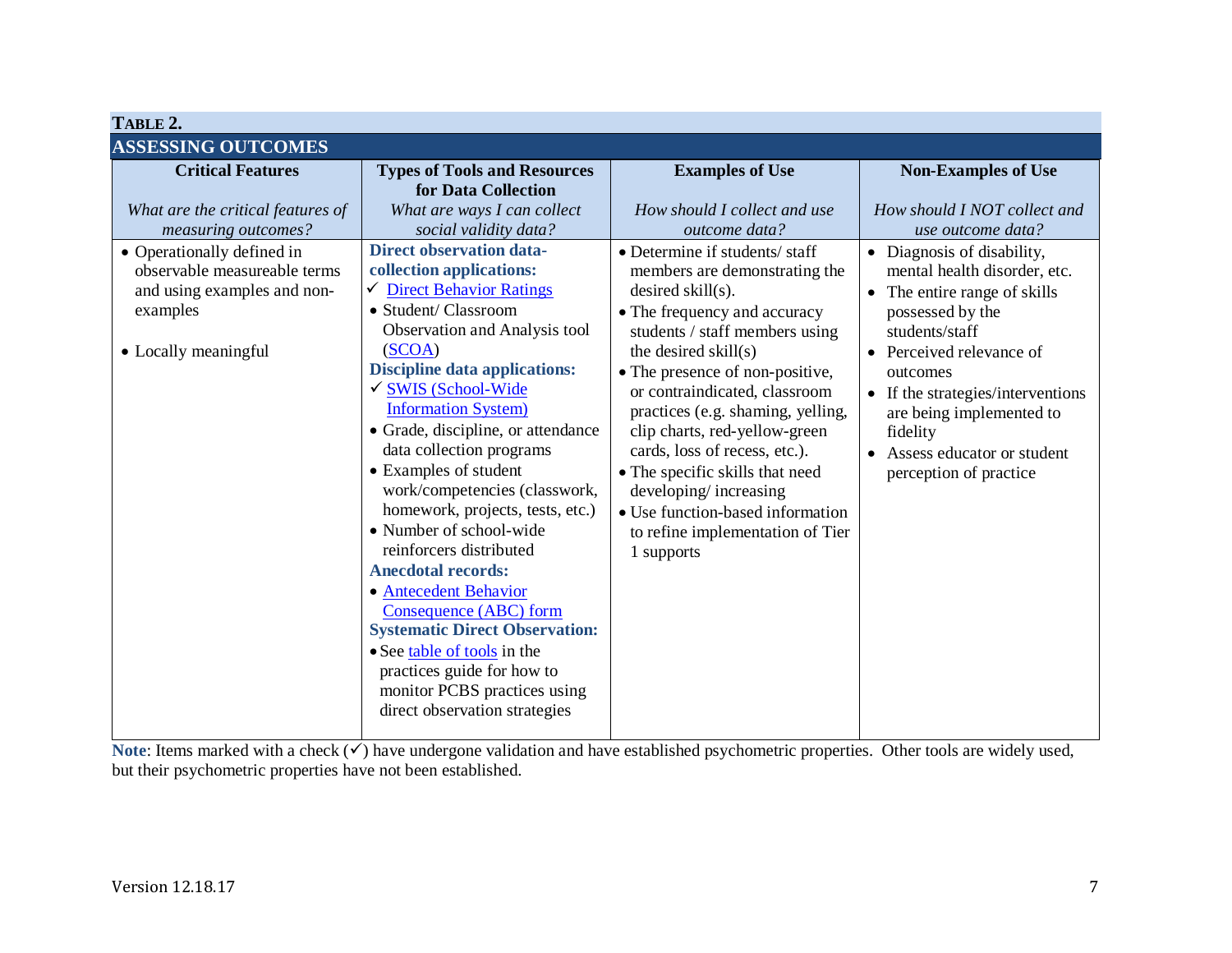<span id="page-7-0"></span>

| TABLE 3.                                                                                                                                                                                                 |                                                                                                                                                                                                                                                                                                                                                                                                                                                                                                                                                                                        |                                                                                                                                                                                                                                                                                                                                                                                                     |                                                                                                           |  |  |  |
|----------------------------------------------------------------------------------------------------------------------------------------------------------------------------------------------------------|----------------------------------------------------------------------------------------------------------------------------------------------------------------------------------------------------------------------------------------------------------------------------------------------------------------------------------------------------------------------------------------------------------------------------------------------------------------------------------------------------------------------------------------------------------------------------------------|-----------------------------------------------------------------------------------------------------------------------------------------------------------------------------------------------------------------------------------------------------------------------------------------------------------------------------------------------------------------------------------------------------|-----------------------------------------------------------------------------------------------------------|--|--|--|
| <b>ENSURING EQUITY</b>                                                                                                                                                                                   |                                                                                                                                                                                                                                                                                                                                                                                                                                                                                                                                                                                        |                                                                                                                                                                                                                                                                                                                                                                                                     |                                                                                                           |  |  |  |
| <b>Critical Features</b><br>What are the critical features of<br>ensuring equity?<br>• Equity of access: all                                                                                             | <b>Types of Tools and Resources</b><br>for Data Collection<br>What are ways I can collect<br>social validity data?<br><b>Direct observation</b>                                                                                                                                                                                                                                                                                                                                                                                                                                        | <b>Examples of Use</b><br>How should I collect and use<br>equity data?<br>• Ensure screening takes place                                                                                                                                                                                                                                                                                            | <b>Non-Examples of Use</b><br>How should I NOT collect and<br>use equity data?<br>• Use data to punish or |  |  |  |
| individual and groups of<br>students have access to<br>appropriate learning<br>opportunities<br>• Equity of outcomes: all<br>individual and groups of<br>students are able to reach<br>established goals | • Use direct observation or self-<br>monitoring to ensure practices<br>are implemented equitably<br>(e.g., all students receiving<br>similar rates of OTRs, praise,<br>etc.) and differentiated only<br>based on need/data (not on<br>demographic characteristics)<br>· Disaggregate existing outcome<br>measures to ensure all students<br>and groups of students are<br>meeting learning and behavior<br>goals<br>Perceptions of students, staff,<br>families<br>• Survey students, educators,<br>and family members to assess<br>perceptions about equitable<br>access and outcomes | for all students enrolled in a<br>school<br>• Examine <u>fidelity</u> data to ensure<br>equal access to effective<br>practices and programs<br>• Examine disaggregated<br>outcome data to ensure<br>adequate progress for all<br>individuals and groups<br>• If data show an<br>overrepresentation of<br>subpopulations, examine<br>practices and systems in<br>relation to those<br>subpopulations | embarrass individual or groups<br>of staff or students                                                    |  |  |  |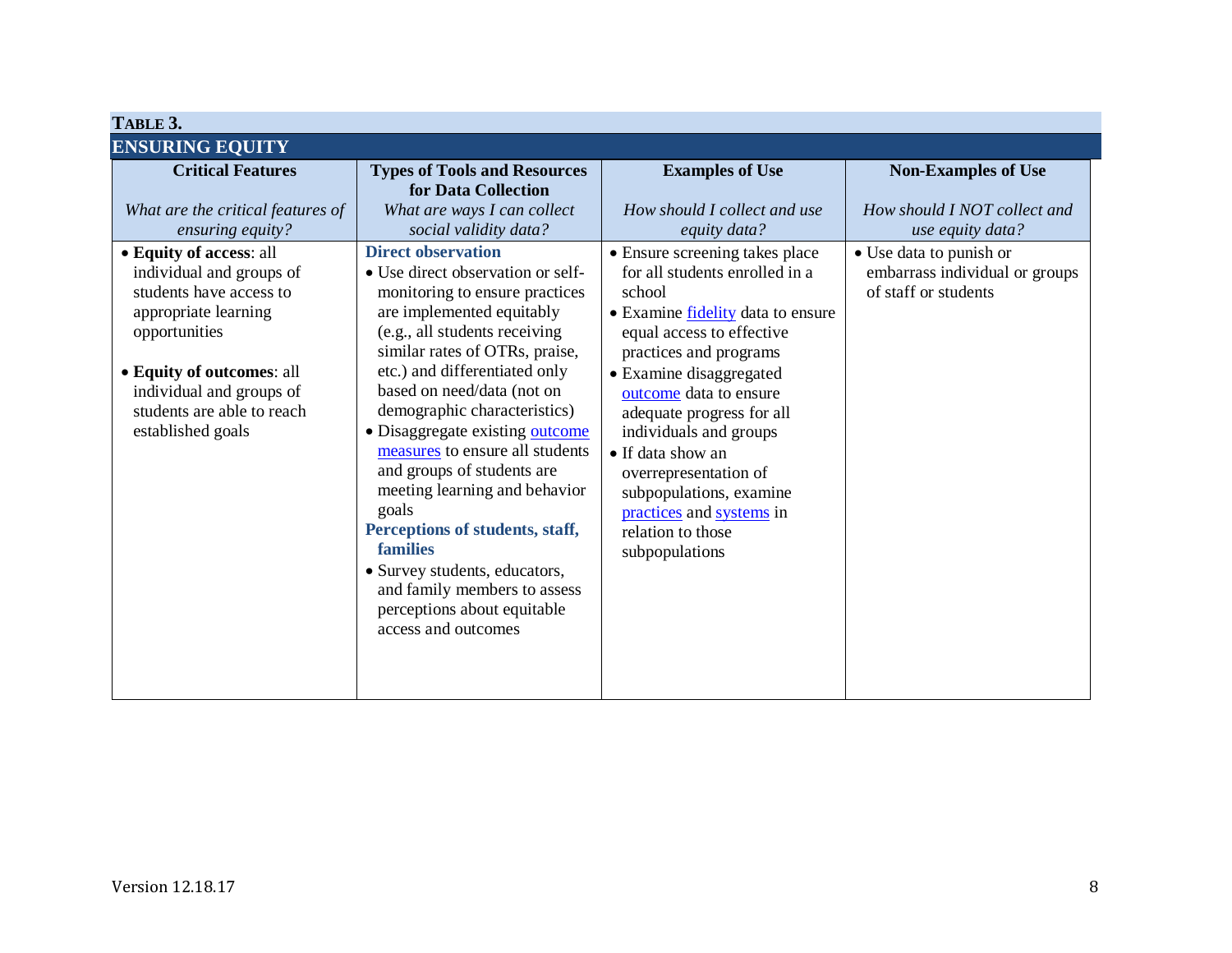<span id="page-8-0"></span>

| TABLE 4.                                                                                                                                                                                                                                                                                                                                                                                                                                                                                                   |                                                                                                                                                                                                |                                                                                                                                                                                                                                                                                                       |                                                                                                                                                                                                |  |  |  |
|------------------------------------------------------------------------------------------------------------------------------------------------------------------------------------------------------------------------------------------------------------------------------------------------------------------------------------------------------------------------------------------------------------------------------------------------------------------------------------------------------------|------------------------------------------------------------------------------------------------------------------------------------------------------------------------------------------------|-------------------------------------------------------------------------------------------------------------------------------------------------------------------------------------------------------------------------------------------------------------------------------------------------------|------------------------------------------------------------------------------------------------------------------------------------------------------------------------------------------------|--|--|--|
| <b>ACTION PLANNING</b>                                                                                                                                                                                                                                                                                                                                                                                                                                                                                     |                                                                                                                                                                                                |                                                                                                                                                                                                                                                                                                       |                                                                                                                                                                                                |  |  |  |
| <b>Critical Features</b><br>What are the critical features of<br>action planning?                                                                                                                                                                                                                                                                                                                                                                                                                          | <b>Tools and Resources for Action</b><br>planning<br>What are specific tools I can use<br>for action planning?                                                                                 | <b>Examples of Use</b><br>How should I use these tools for<br>action planning?                                                                                                                                                                                                                        | <b>Non-Examples of Use</b><br>How should I NOT use these<br>tools for action planning?                                                                                                         |  |  |  |
| • Data-driven plan to support<br>educators and teams identify,<br>analyze, plan, and complete<br>complex tasks related to<br>implementation of PCBS<br>practices and systems<br>• Includes clearly defined action<br>items linked to goals<br>• Identifies person(s)<br>responsible for each action<br>item and the <b>timeline</b> for item<br>completion<br>$\bullet$ Includes plan for (a)<br>prompting and reinforcing<br>completion of each action item<br>and $(b)$<br>• evaluating the fidelity and | • Northeast PBIS Network<br><b>Action Planning Template</b><br>• Florida's SWPBIS Action<br><b>Planning Guide</b><br>• Action Plan Template in<br><b>Classroom Self-Assessment-</b><br>Revised | • Use an ongoing action<br>planning tool at each team<br>meeting to review progress and<br>identify new tasks<br>• Share the action plan document<br>with all team members and<br>stakeholders regularly<br>• Use data to define clear goals<br>and evaluate progress toward<br>fidelity and outcomes | • Create a new action plan at<br>each meeting and never review<br>previous action plans<br>• Develop single item to do lists<br>(this may be a helpful strategy,<br>but is not an action plan) |  |  |  |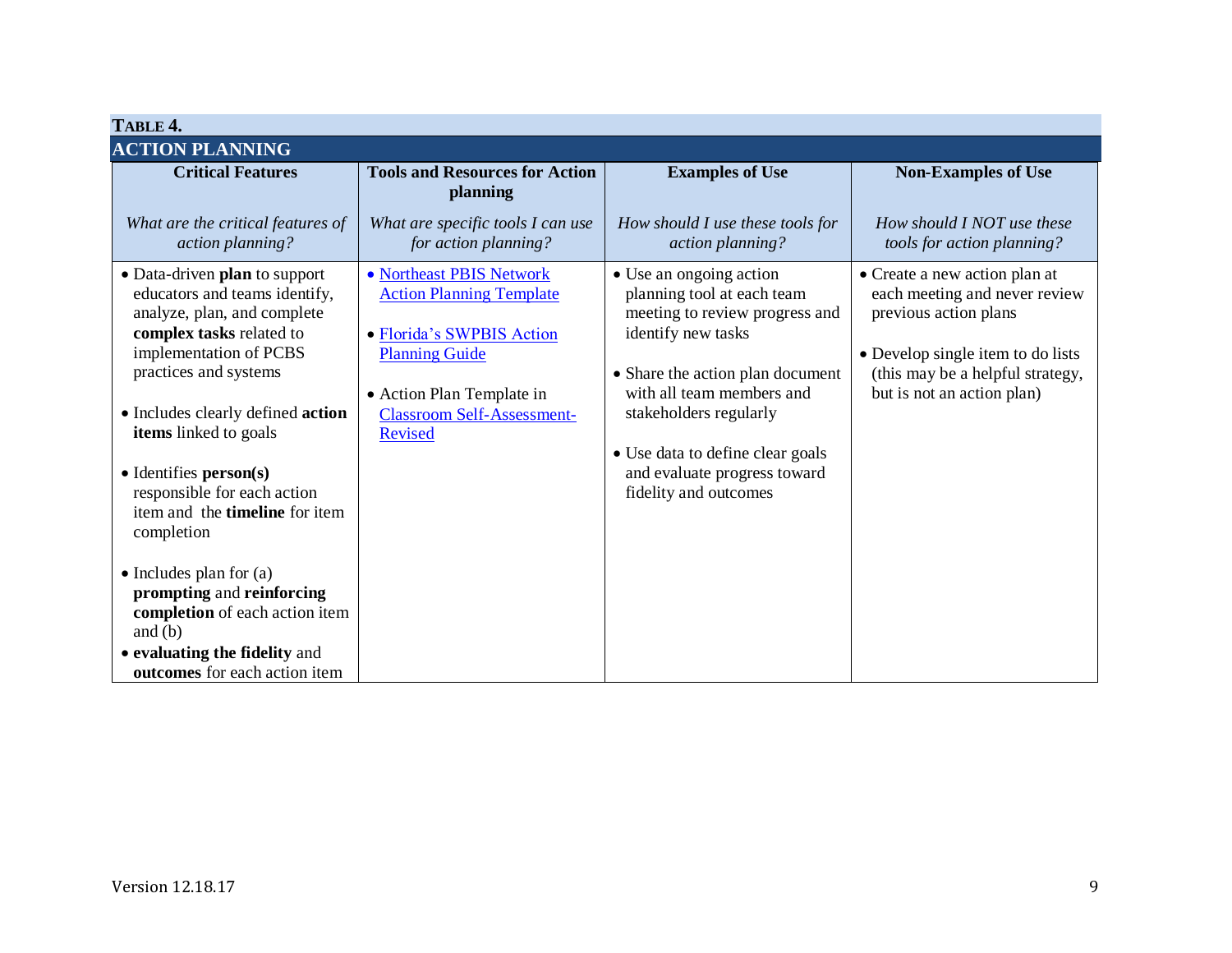## **Scenarios Enhanced with Data-Based Decision Making**

<span id="page-9-0"></span>*The following scenarios are taken from the classroom [practices](http://www.pbis.org/school/pbis-in-the-classroom) and [systems](http://www.pbis.org/resource/1117/pbis-technical-brief-on-systems-to-support-teachers-implementation-of-positive-classroom-behavior-support) guides. The blue boxes further illustrate the data collection, use, and decision-making process within each. In addition, blue font highlights were data were already in the scenarios.*

#### **[Scenario 1: Classroom Practices](http://www.pbis.org/common/cms/files/pbisresources/Supporting%20and%20Responding%20to%20Behavior.pdf) in Mr. Jorgé's Third-Grade Classroom.**

#### *Foundations of Classroom Interventions and Supports*

Mr. Jorgé invested time into carefully designing his classroom before any of his 25 third graders arrived in the fall. He carefully planned his routines—from where students would place materials upon entering the room to where they would line up when getting ready to exit—and ensured the physical layout facilitated students engaging in routines. He also defined what it looked like for students to follow the school-wide expectations (Safety, Respect, and Responsibility), which were agreed upon by the faculty and documented in a school-wide matrix, in the context of each of his classroom routines (using an expectationswithin-routines matrix).

On the first day of school, Mr. Jorgé greeted students at the door, introduced himself, and invited students into their shared learning environment. He spent the better part of the first day explicitly teaching the expectations within his classroom routines and establishing his classroom as a positive learning environment. Throughout the day, he systematically recognized each student who followed the expectations with specific praise (e.g., "Julie, remembering to bring your materials was really responsible. That's a great way to start the year!"). He also wrote and invited students to sign a "Classroom Constitution" (also known as a behavior contract). Mr. Jorgé's Classroom Constitution (with strategies in parentheses) Members of our classroom community are respectful, responsible, and safe (expectations). Mr. Jorgé will support us by teaching us what this looks like during activities (explicit instruction), providing daily reminders (prompts), and letting us know how we are doing (specific feedback). If we are able to do this most of the time (during 80 percent of sampled opportunities when the mystery timer goes off) each day, we will earn 10 minutes of quiet music time at the end of each day (group contingency). During this time, we can start on homework, read a book, or do a quiet activity with a friend while listening to music. If we aren't able to do this most of the time, we will spend the 10 minutes reviewing our classroom expectations so that we can have a better day tomorrow.

At the end of the first day, Mr. Jorgé completed a brief self-assessment checklist to assess the [fidelity](#page-5-0) of implementation of his classroom practice skill use. He noted he did a good job teaching expectations and providing prompts, but he wanted to [plan](#page-8-0) to improve his ratio of positive to corrective statements. To prompt himself to do this, he left a note on his lesson plan book for the next day. In addition, he made a note to complete the selfassessment each Friday until he was consistently implementing all classroom practices with [fidelity](#page-5-0) (measured by his self-assessment checklist) and [equitably](#page-7-0) (measured by direct selfobservation).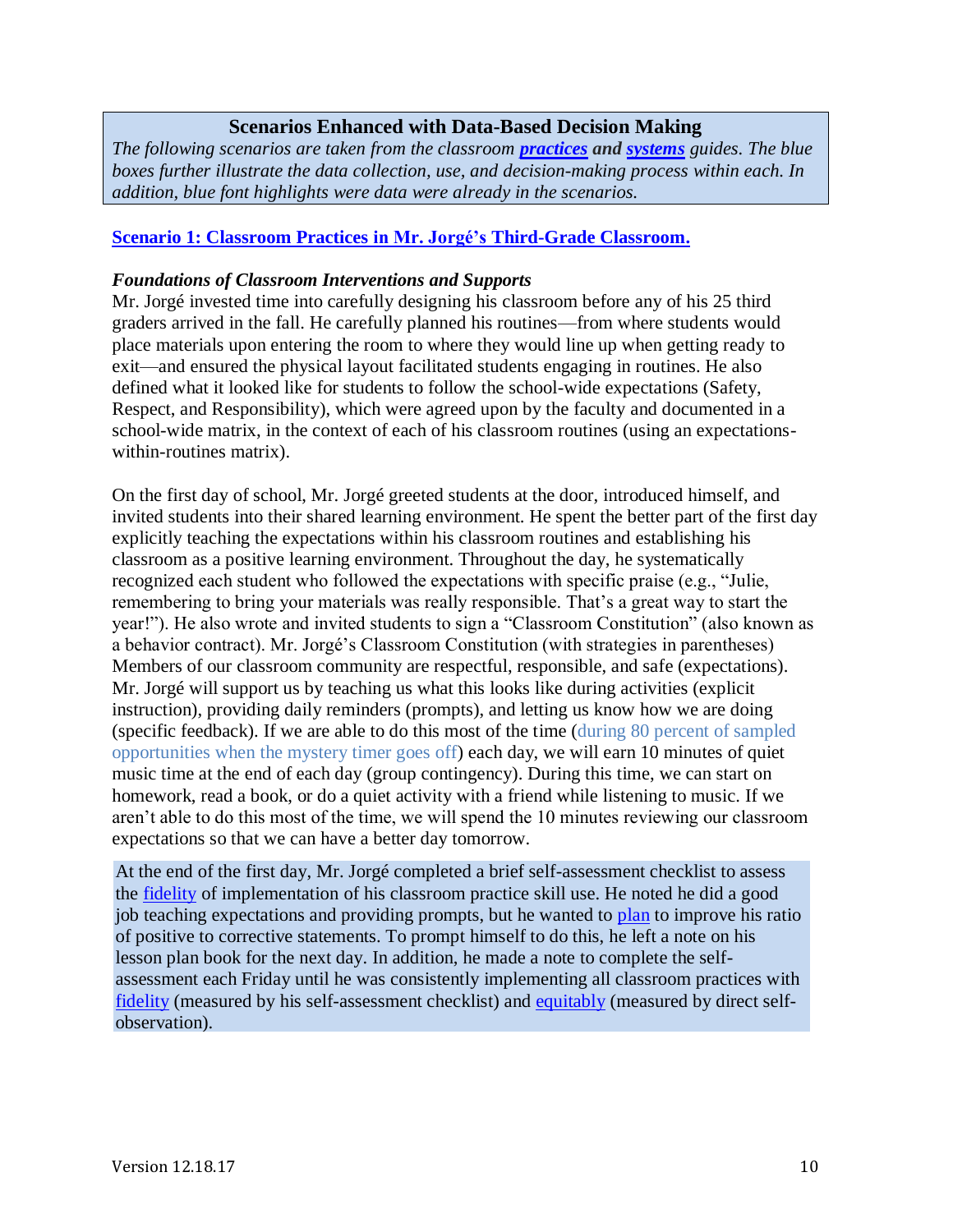### *Consistent Implementation of Positive and Proactive Supports*

After the first day, Mr. Jorgé kept up his part of the Classroom Constitution. He greeted students every morning, provided reminders about expected behavior at the beginning of each activity, ensured his lessons were engaging and included multiple opportunities for students to respond and participate, and gave students specific feedback when they were doing well. He also found that most students were consistently demonstrating expected behavior. *Minor Problem Behaviors*

To assess the student [outcomes](#page-6-0) of the classroom practices he was using, Mr. Jorgé used a student screener to identify students who may need additional support. He disaggregated the data to ensure that all individual and groups of students were making [equitable](#page-7-0) progress.

Occasionally, a student would engage in minor problem behavior. For example, a student sometimes called out when Mr. Jorgé was teaching rather than remembering to raise a quiet hand. Rather than getting upset, Mr. Jorgé remembered that this was just an error, much like a student saying that  $2 + 2 = 5$ , and he could simply correct it.

For these minor problem behaviors, Mr. Jorgé let students know their behavior was not appropriate, reminded them what was expected, and gave them an opportunity to practice and earn positive feedback (e.g., "Jeff, remember to raise your hand rather than call out. Let's try that again." After Jeff quietly raises his hand, "Thanks for raising your hand. Now what did you want to share?"). For most students, this quick error correction helped them get back on track and meet classroom expectations most of the time.

To progress monitor both student [outcomes](#page-6-0) and his [fidelity](#page-5-0) of implementation of classroom practices, Mr. Jorgé continued to periodically (i.e., monthly) self-assess his use of classroom practices using the checklist. He monitored student behavior [\(outcomes\)](#page-6-0) using a direct behavior rating. He continued to disaggregate the data to ensure that all individual and groups of students were making [equitable](#page-7-0) progress

#### *Many Students Engaging in Chronic or Serious Problem Behavior*

In early December, all students had missed more than a week of school due to an intense storm. They returned to school as winter break was approaching, and many routines were disrupted due to these planned and unplanned schedule changes. Mr. Jorgé noticed that many of his students were engaging in consistent disruptive behavior and his reminders were not sufficient. Therefore, he decided to enhance his classroom strategies. He retaught expected behavior, revisited his Classroom Constitution, increased how often he provided reminders, and introduced a new incentive: Each student who was engaged in expected behavior when the mystery timer went off (a kitchen timer Mr. Jorgé would set for 15 to 20 minutes) would earn a ticket, which they could use to purchase "gift cards" for classroom privileges (e.g., homework pass, photocopying privileges, lunch with Mr. Jorgé in the classroom) at the end of the week. With these added supports, most students were again engaging in expected behavior. Few students engaging in chronic or serious problem behavior.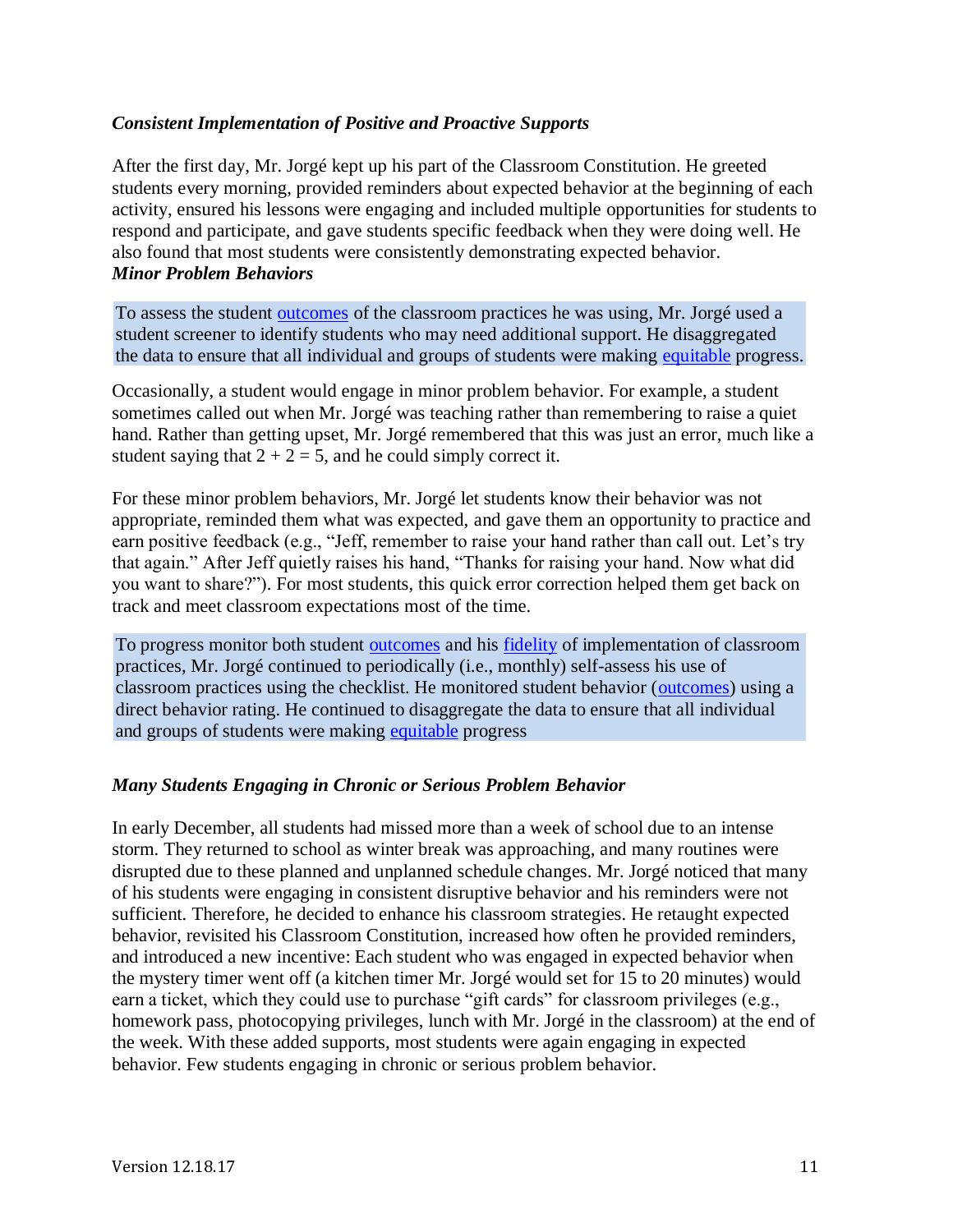Because the intensity of the student behavior had increased, Mr. Jorgé knew he needed to intensify his collection and use of data as well. He returned to weekly selfassessments of his use of classroom practices [\(fidelity\)](#page-5-0) and used direct observation to measure student [outcomes.](#page-6-0) He disaggregated the data to ensure that all individual and groups of students were making [equitable](#page-7-0) progress.

### *Few Students Engaging in Chronic or Serious Problem Behavior*

Despite his intensified intervention approach, Mr. Jorgé noticed that one student, Rob, was starting to display intense levels of behavior. Rob was frequently out of his seat, and he would often disrupt the learning of his peers by pushing their materials off their desks when he walked by, calling his peers (and occasionally Mr. Jorgé) names under his breath, and shouting out repeatedly when Mr. Jorgé was teaching. Mr. Jorgé collected some information. He noted whether Rob was in or out of his seat at the end of each minute during the 20-minute writing lesson (when Mr. Jorgé had noticed that Rob's behavior was the most problematic). After documenting that Rob was out of his seat during 85 percent of observed intervals, taking notes on some of the concerning things Rob was saying, and calculating that Rob was at risk for not meeting grade-level standards.

Mr. Jorgé further intensified his collection and use of data to support Rob. He [planned](#page-8-0) to increase his uses of proactive classroom strategies with Rob and used direct observation counting methods to ensure he was implementing his plan with [fidelity.](#page-5-0) In addition, he used direct observation momentary time sampling procedures and an ABC chart to monitor Rob's behavior and the context in which it occurred [\(outcomes\)](#page-6-0).

Mr. Jorgé brought his concerns (and data) to the Student Assistance Team. The team decided that Rob may need more comprehensive supports and contacted Rob's parents to obtain consent for further evaluation. After getting parental consent, a team (including the school's behavioral expert, Rob's dad, and Mr. Jorgé) was formed to support Rob's evaluation and intervention. Mr. Jorgé provided information to support the evaluation (e.g., interview responses, classroom data), and he worked with the team to develop and implement a plan to support Rob's behavior.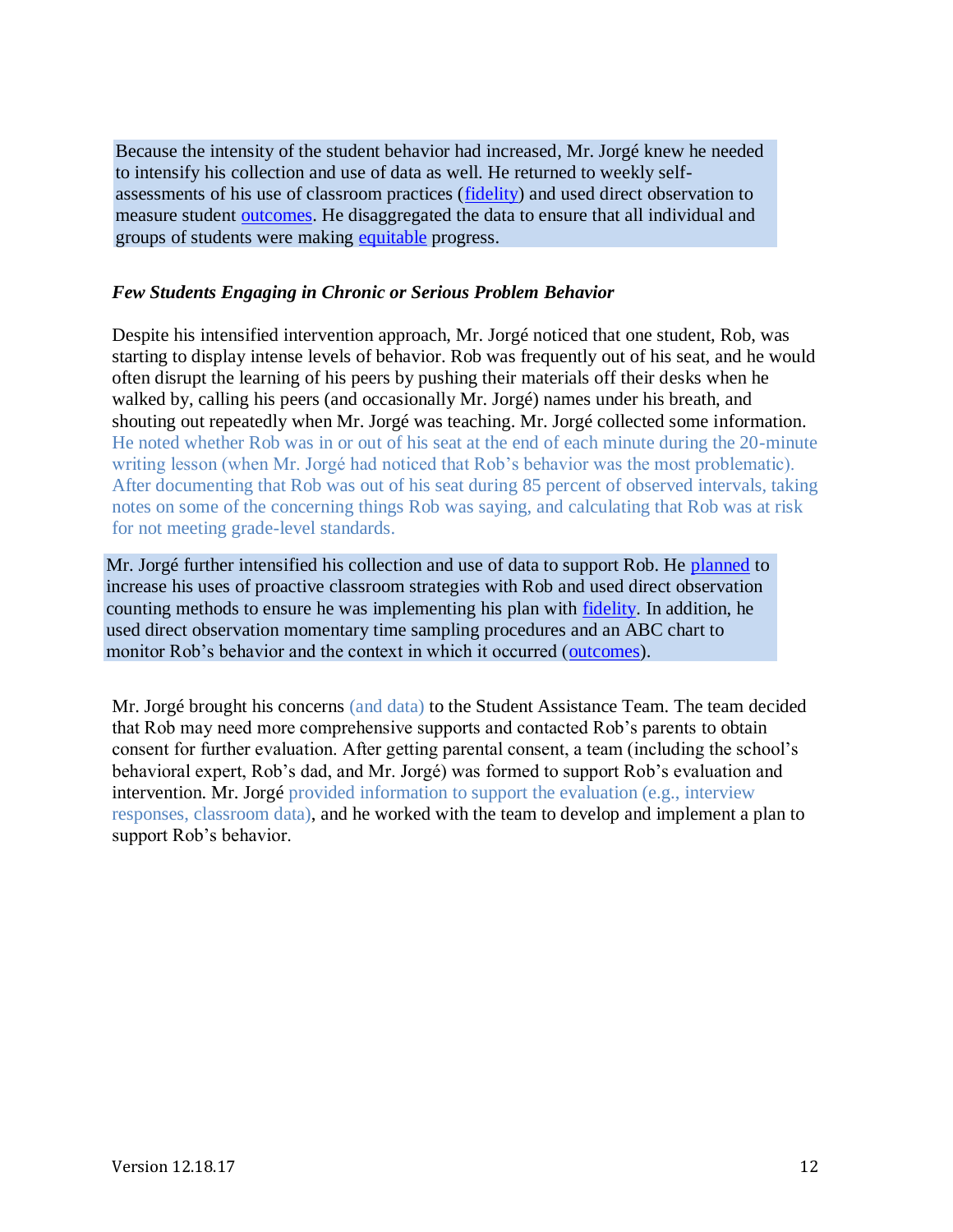## **[Scenario 2: Establishing Systems to Support School-Wide PCBS](http://www.pbis.org/Common/Cms/files/pbisresources/PBIS%20Technical%20Brief%20on%20Systems%20to%20Support%20Teachers%20Implementation%20of%20Positive%20Classroom%20Behavior%20Support.pdf) Implementation**

Northeast Middle School is working to implement a multi-tiered behavior framework (MTBF) in their school and is a part of a larger district implementation effort. As the schoolwide leadership team reviewed their student and educator school-wide data, they noted that implementation of classroom practices was an area of need. Walk through observation data in addition to educator reports indicated that implementation of PCBS strategies in each classroom was inconsistent. In some classrooms strategies were implemented consistently and effectively, whereas in others educators were struggling to effectively implement PCBS.

The schoolwide leadership team reviewed both student **outcome** data (measured by office discipline referrals) and implementation [fidelity](#page-5-0) of classroom practices (measured by walkthrough checklists). The team used the data to develop an implementation action [plan.](#page-8-0)

## *Priority, Resources, and Alignment*

As a part of their school-wide MTBF effort, educators are currently expected to teach the school-wide expectations in the context of their classroom routines, and supporting educators use of PCBS strategies is a clear priority for both the building and district administration. Administrators have clearly stated the expectation that all educators implement PCBS practices in their classrooms and have dedicated resources (professional development time and coaching) to support this effort. Educators at Northeast Middle School currently work in grade-level teams to plan instruction and address student needs. There is an existing staff recognition system through which educators are acknowledged for implementing school-wide MTBF practices. Seeing that these foundations were in place, the Northeast Middle leadership team knew they were ready to begin improving the implementation PCBS strategies in all classrooms.

The leadership team began by looking at the current school-wide initiatives that educators had been asked to implement this year. They made a list of each new initiative, the expected outcomes, data that would be used to guide implementation, and the current training and coaching capacity using the table below. The leadership team determined that they did have a clear school and district priority to implement, the time, training and coaching resources they would need, and that this initiative did not overlap with others currently in place in the building. (For more information on integrating and aligning inactivates see the [Technical](https://www.google.com/url?q=https://www.pbis.org/Common/Cms/files/pbisresources/Alignment%2520Brief.%2520for%2520posting.1.16.17.docx&sa=U&ved=0ahUKEwiOlofMsbvVAhVR1mMKHZK9DDAQFggEMAA&client=internal-uds-cse&usg=AFQjCNEOWyUwbk9biGboVXcCXZH-qJR2mw)  [Guide for Alignment](https://www.google.com/url?q=https://www.pbis.org/Common/Cms/files/pbisresources/Alignment%2520Brief.%2520for%2520posting.1.16.17.docx&sa=U&ved=0ahUKEwiOlofMsbvVAhVR1mMKHZK9DDAQFggEMAA&client=internal-uds-cse&usg=AFQjCNEOWyUwbk9biGboVXcCXZH-qJR2mw) on pbis.org).

The schoolwide leadership team examined [outcome](#page-6-0) and [fidelity](#page-5-0) data to ensure that focusing on classroom practices was a high priority for the school and that resources would be available to support the implementation process.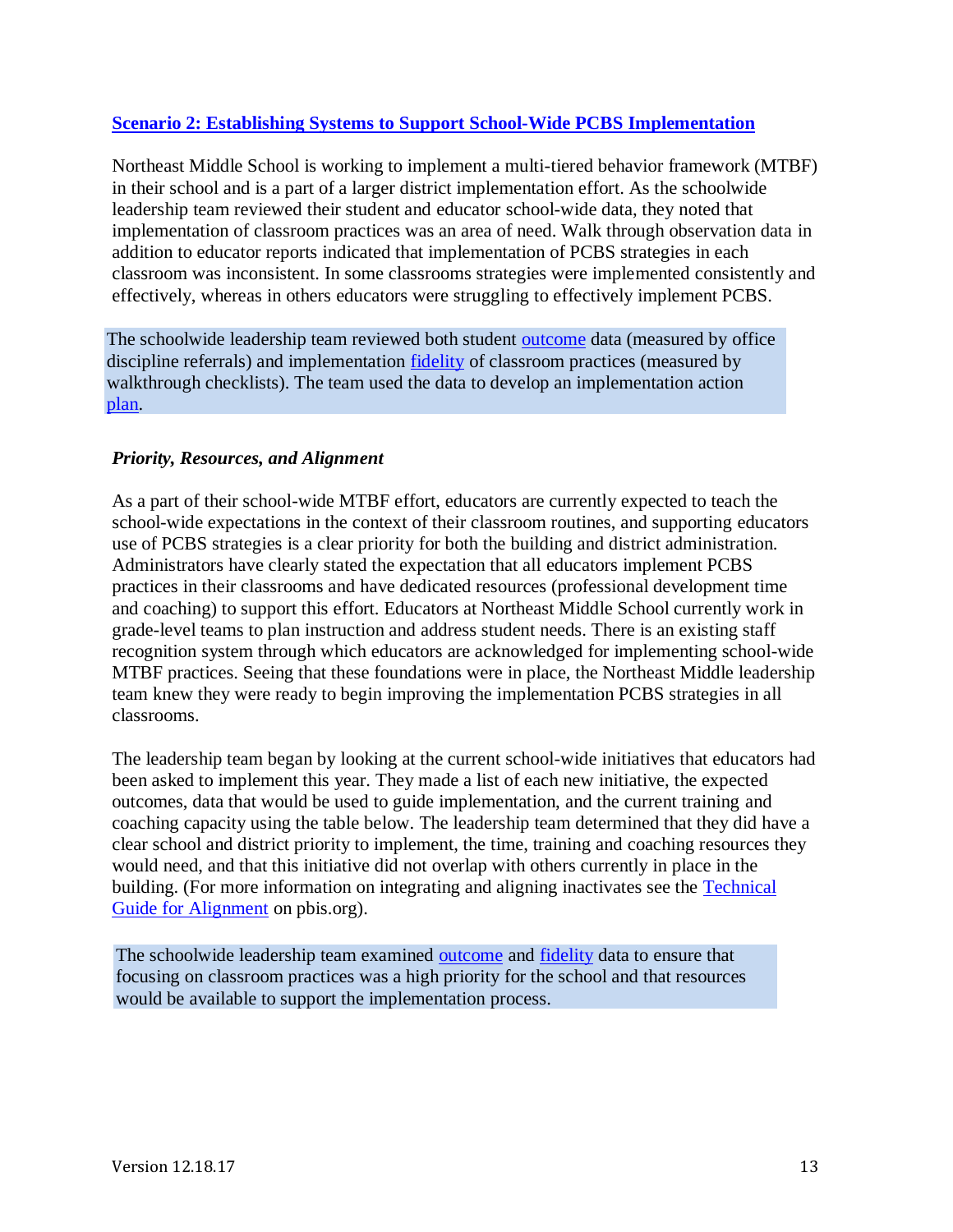## *PD and Coaching Supports*

The next step for the leadership team was developing specific training and coaching supports to ensure that all educators and educators in the building had a clear understanding of each PCBS practice and could implement it effectively. To ensure a common understanding of each PCBS practice, the team decided to use one of the available PD days to teach each strategy to all educators. This training was scheduled prior to the start of the school year and educators and other staff who work with students in the building were invited to attend. The leadership team worked with the district behavior coach to plan a training that included explicit training on what each PCBS skill was- including examples and non-examples of each skill. Educators were then given opportunities to practice each skill first by talking about and scripting how they might use each skill in their classroom, then educators were given a chance to role play each skill with their grade-level teams. Finally, grade-level teams were asked to select one PCBS skill they would focus on implementing for the next month. Educators set specific implementation goals and shared these with their grade-level teams.

The leadership team also realized providing coaching or performance feedback is an essential component of effective PD. The district coach was available to support some educators but could not support all educators. Instead the leadership team used the last part of the PD sessions to ask educators to pair up with another educator in their grade level and arrange for weekly 15-min peer observations which would be focused on the specific skill targeted by that grade level. Educators were asked to take 15 min and observe a peer – simply counting the number of times each skill was used. Educators practiced observing and giving positive feedback to each other prior to leaving the PD session. At the end of the month, grade-level teams would meet again to share progress toward their PCBS implementation goals and select a new PCBS practice to focus on for the next month.

The schoolwide leadership team assessed the **fidelity** of implementation of PCBS practices following the training through peer observation of educators' classroom practices. Grade level teams used this data to guide their monthly conversations and [planning](#page-8-0) for selecting new implementation goals.

## *Data to Drive Decision Making and Intensify Supports*

The leadership team anticipated that this level of PD and peer coaching supports would be sufficient for most of their educators, but they recognized that some educators may need more support. The district behavior coach arranged to attend the monthly grade level meetings where educators were sharing their implementation progress and the data from their peer observations. Through this process, the coach was able to identify several educators who had data to support their improved implementation and several educators who needed additional support, as their data indicated that the PCBS practice had not improved. The coach was able to meet with the group of educators who needed additional support to review the strategy, help educators identify ways to use the strategy in their classrooms, and set up reminders for themselves about using the strategy. The coach then offered to do follow up observations to provide ongoing feedback and support. In addition to doing quick frequency counts of the